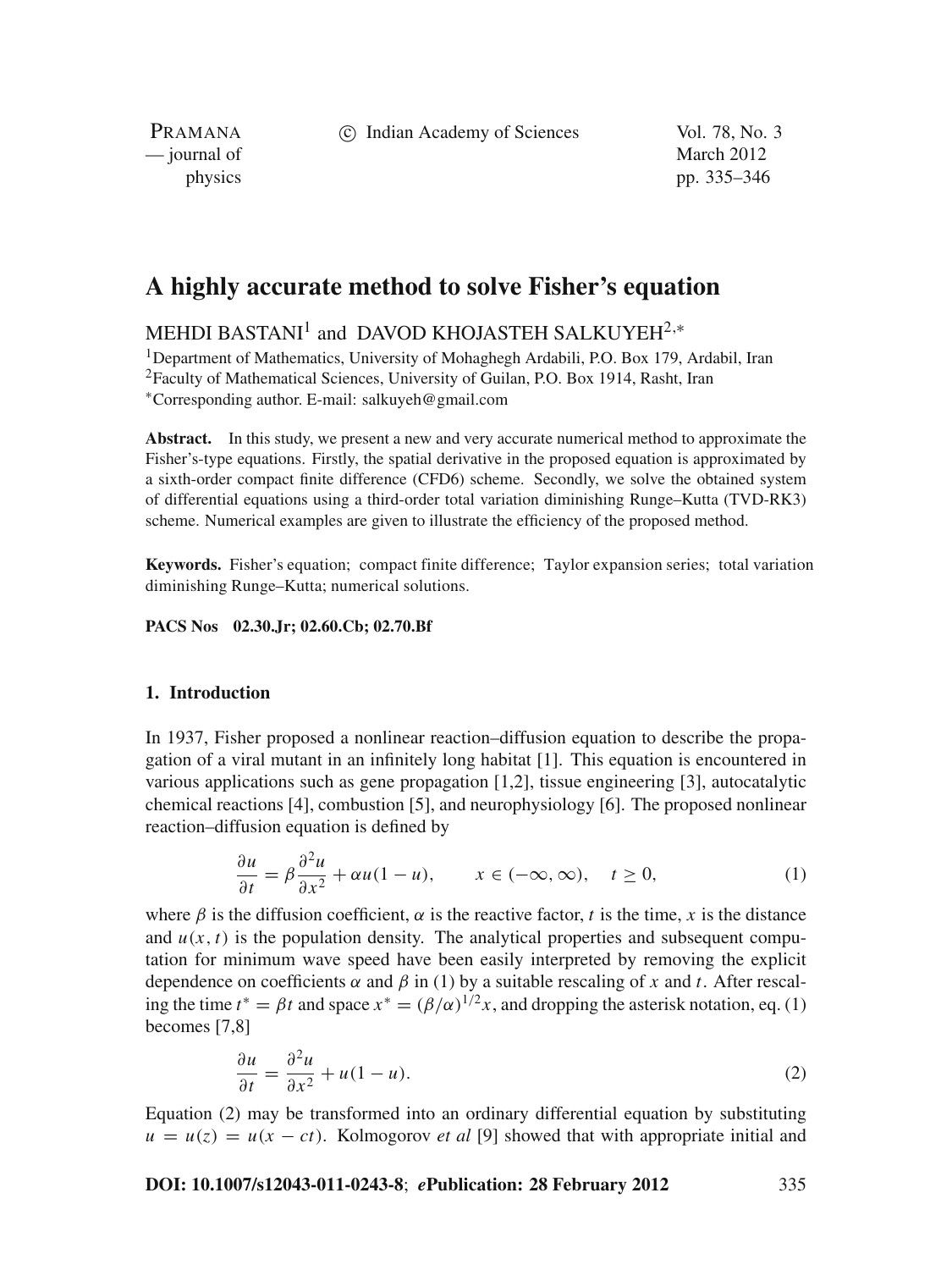boundary conditions, there exists a travelling wave solution to eq. (2) of wave speed *c* for every  $c > 2$ .

In the past several decades, there has been great activity in developing numerical and analytical methods for the Fisher's equation. Ablowitz and Zeppetella [10] found explicit solutions of the Fisher's equation for a special wave speed. Asymptotic solutions have been found for the *d*-dimensional Fisher's equation in [11]. Singular perturbation method has been applied to solve eq. (2) by Puri *et al* in [12,13]. Carey and Shen [7] solved the Fisher's reaction–diffusion equation by a least-squares finite element approximation. In [14], a nonlinear transformation was introduced to solve the Fisher's equation. Adomian's decomposition method has been applied to approximate the solutions of the proposed equation in [15,16]. Qiu and Sloan in [17] used a moving mesh method to simulate travelling wave solutions of the proposed equation. Al-Khaled in [18] has presented the Sinc collocation method to find the solutions of Fisher's equation. In [19], the authors investigated the solution of the Fisher's equation by the pseudospectral method. Recently, Mittal and Jiwari [20] have applied the differential quadrature method to approximate the solution of the Fisher's equation. A numerical scheme for solving the Fisher's equation, which permits the usage of very large discretization mesh sizes in space and time, has been proposed in [21,22].

As we know, the compact finite difference method [23,24] is a powerful mathematical device for finding approximate solutions of various kinds of equations. Wirz *et al* presented a compact finite difference method to approximate the hyperbolic equations [25]. In [26], a compact finite difference scheme has been applied to solve Euler and Navier–Stokes equations. Dehghan and Taleei used a compact split-step finite difference method to solve the Schrödinger equations [27]. A high-order compact finite difference method was applied for systems of reaction–diffusion equations in [28]. The solution of the Helmholtz equation was approximated by a sixth-order compact finite difference (CFD6) method in [29]. In [30], a CFD6 scheme has been presented to approximate the integro-differential equations. Sari and Gürarslan in [31] had combined a CFD6 scheme for first derivative in space and a third-order total variation diminishing Runge–Kutta (TVD-RK3) scheme in time to approximate the Burgers' equation. In this paper, we present a CFD6 scheme to approximate the second-order spatial derivative in the Fisher's equation. A TVD-RK3 [32,33] method has been applied to solve the obtained system. We shall see from the numerical results that the proposed method is more accurate than the method presented in [20].

This paper is organized as follows. In §2, a sixth-order compact finite difference scheme for the second-order spatial derivative in conjunction with a TVD-RK3 method in time is presented to solve the Fisher's equation. Numerical results that illustrate the efficiency of the proposed method are reported in §3. Finally, a conclusion is given in §4.

#### **2. Method and discussion**

In this section, we introduce a CFD6 scheme for the second-order spatial derivative and implement it to solve the Fisher's equation. Compact finite differencing is a means for achieving high-order discretization of differential equations without enlarging the bandwidth of the resulting set of discrete equations. This method uses the values of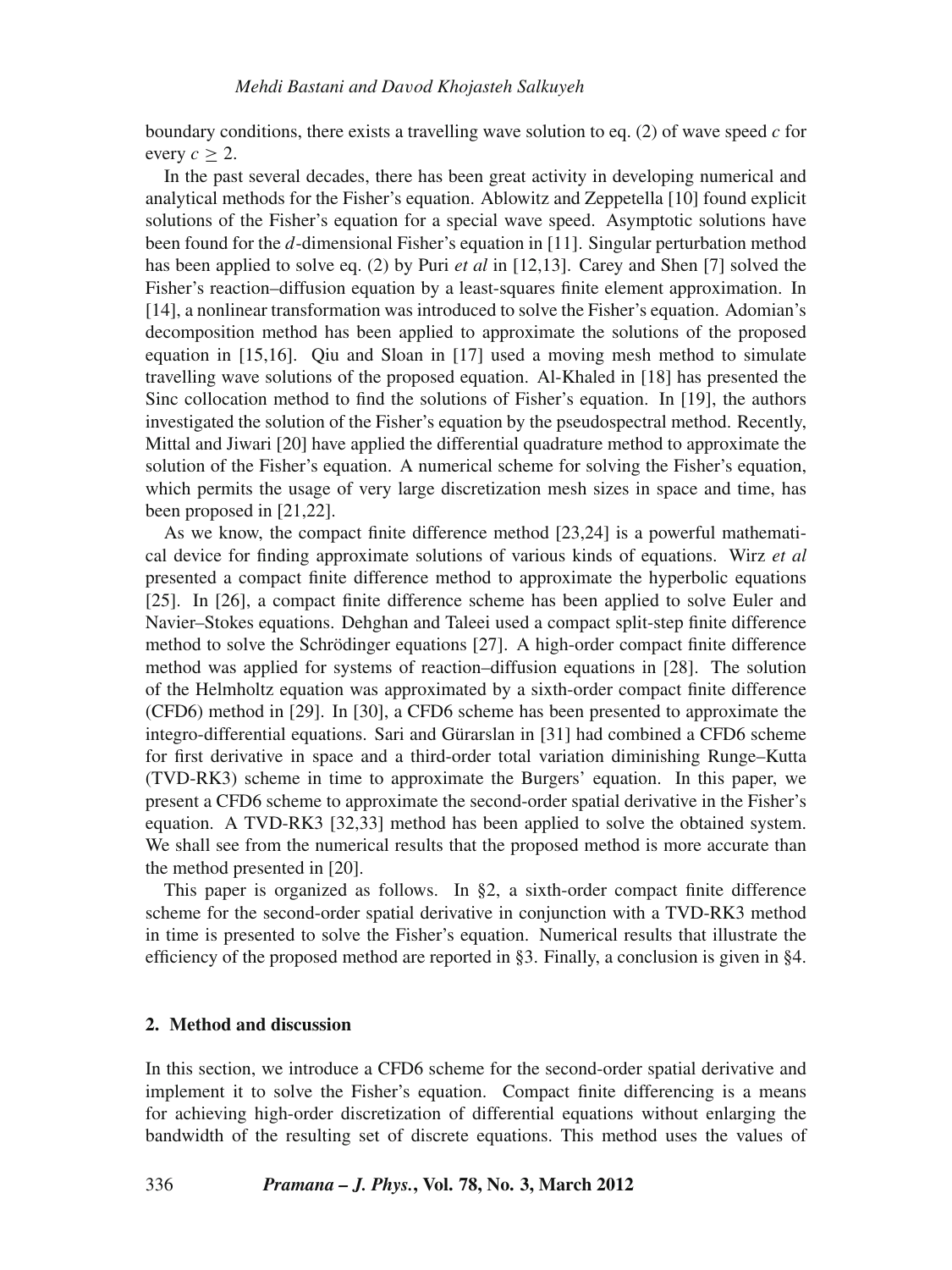the function and its derivatives at consecutive points. In order to find numerical solution of the Fisher's-type equations, it should be discretized in both space and time. The spatial region [ $a$ ,  $b$ ] is discretized by  $N$  equidistant points with space step  $h = x_{i+1} - x_i$ ,  $i = 1, \ldots, N - 1$ , where

$$
a = x_1 < x_2 < \dots < x_N = b. \tag{3}
$$

Lele in [24], introduced a fourth-order approximation for the second-order derivative at interior points by

$$
\alpha u_{i-1}'' + u_i'' + \alpha u_{i+1}'' = b \frac{u_{i+2} - 2u_i + u_{i-2}}{4h^2} + a \frac{u_{i+1} - 2u_i + u_{i-1}}{h^2},\tag{4}
$$

where

$$
a = \frac{4}{3}(1 - \alpha), \quad b = \frac{1}{3}(-1 + 10\alpha). \tag{5}
$$

The relations between the coefficients  $\alpha$ , *a* and *b* are derived by matching the Taylor series coefficients of various orders. The sixth-order tridiagonal scheme is obtained by substituting  $\alpha = 1/10$  in eq. (4).

$$
u''_{i-1} + 10u''_i + u''_{i+1} = \frac{12}{h^2}(u_{i-1} - 2u_i + u_{i+1}).
$$
\n(6)

Compact schemes are introduced for the nodes near the boundary by Taylor series expansion in [30]. Similarly, for the new compact schemes in boundary points, we use Taylor series expansion. Consider the following scheme at first point:

$$
10u_1'' + u_2'' = \frac{12}{h^2}(\alpha_1 u_1 + \alpha_2 u_2 + \alpha_3 u_3 + \alpha_4 u_4 + \alpha_5 u_5 + \alpha_6 u_6),\tag{7}
$$

where  $\alpha_i$ ,  $i = 1, \ldots, 6$ , are the parameters to be decided. To obtain a sixth-order scheme, Taylor series expansion about point  $x_1$  are inserted in eq. (7) and the terms by the order of *h* are collected. Then terms of various orders are placed equal to zero. This gives the following linear system of equations:

$$
\begin{pmatrix}\n1 & 1 & 1 & 1 & 1 & 1 \\
0 & 1 & 2 & 3 & 4 & 5 \\
0 & 1/2 & 2 & 9/2 & 8 & 25/2 \\
0 & 1/6 & 4/3 & 9/2 & 32/3 & 125/6 \\
0 & 1/24 & 2/3 & 27/8 & 32/3 & 625/24 \\
0 & 1/120 & 4/15 & 81/40 & 128/15 & 625/24\n\end{pmatrix}\n\begin{pmatrix}\n\alpha_1 \\
\alpha_2 \\
\alpha_3 \\
\alpha_4 \\
\alpha_5 \\
\alpha_6\n\end{pmatrix}\n=\n\begin{pmatrix}\n0 \\
0 \\
11/12 \\
1/12 \\
1/24 \\
1/72\n\end{pmatrix}.
$$
\n(8)

Finally, the unknown parameters are obtained by getting solution of the system of eq. (8). In a similar manner we obtain a six-order scheme at the end point. Therefore, the sixthorder schemes for boundary points  $x_1$  and  $x_N$  can be written as

$$
\begin{cases}\n10u_1'' + u_2'' = (12/h^2)((115/36)u_1 - (1555/144)u_2 + (89/6)u_3 - (773/72)u_4 \\
+ (151/36)u_5 - (11/16)u_6), \\
u_{N-1}'' + 10u_N'' = (12/h^2)((-11/16)u_{N-5} + (151/36)u_{N-4} - (773/72)u_{N-3} \\
+ (89/6)u_{N-2} - (1555/144)u_{N-1} + (115/36)u_N).\n\end{cases}
$$
\n(9)

*Pramana – J. Phys.***, Vol. 78, No. 3, March 2012** 337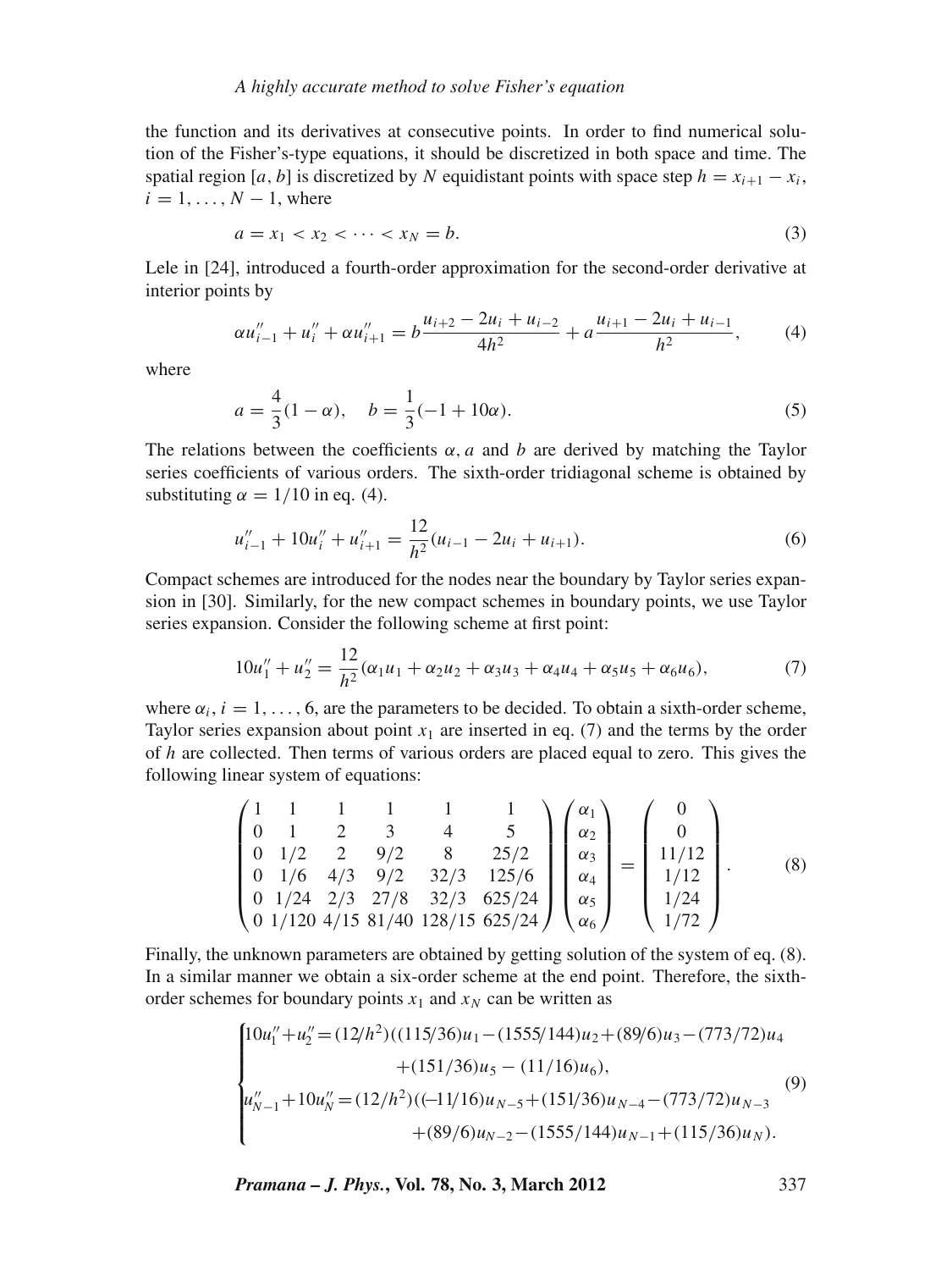Equation  $(6)$  together with eq.  $(9)$  may be written in the matrix form

$$
BU'' = AU,\tag{10}
$$

where

$$
B = \begin{pmatrix} 10 & 1 & 0 & \cdots & 0 \\ 1 & 10 & 1 & & \vdots \\ 0 & \ddots & \ddots & \ddots & 0 \\ \vdots & & 1 & 10 & 1 \\ 0 & \cdots & 0 & 1 & 10 \end{pmatrix}_{N \times N},
$$
  
\n
$$
A = \frac{12}{h^2} \begin{pmatrix} 115/36 & -1555/144 & 89/6 & -773/72 & 151/36 & -11/16 & 0 \\ 1 & -2 & 1 & 0 & 0 & \vdots \\ \vdots & & \ddots & \ddots & \ddots & \vdots \\ 0 & -11/16 & 151/36 & -773/72 & 89/6 & -1555/144 & 115/36 \end{pmatrix}_{N \times N}.
$$

Now, we review the TVD-RK3 method to approximate the solution of ordinary differential equation of the form

$$
u_t = \mathcal{L}(u),\tag{11}
$$

where  $\mathcal L$  is a linear/nonlinear operator. The time interval [0, *T*] is divided into *M* small cells equally and let  $k = T/M$  (time mesh size). The TVD-RK3 method to solve the proposed system is given by (see [33])

$$
u^{(1)} = u^n + k\mathcal{L}(u^n),
$$
  
\n
$$
u^{(2)} = \frac{3}{4}u^n + \frac{1}{4}u^{(1)} + \frac{1}{4}k\mathcal{L}(u^{(1)}),
$$
  
\n
$$
u^{n+1} = \frac{1}{3}u^n + \frac{2}{3}u^{(2)} + \frac{2}{3}k\mathcal{L}(u^{(2)}),
$$
\n(12)

where *n* is the step of the method.

Now, we briefly describe our method to solve the Fisher's-type equations. The secondorder spatial derivative in the proposed equations is obtained via eq. (10). Then the obtained system of ordinary differential equations is solved by the TVD-RK3 method. In the next section, some numerical examples are studied to demonstrate the accuracy and efficiency of the proposed method.

#### **3. Illustrative examples**

In this section, four examples are provided to illustrate the validity and effectiveness of the proposed method. In all the examples, the initial and boundary conditions are directly obtained from analytical solutions. The computations associated with the examples in this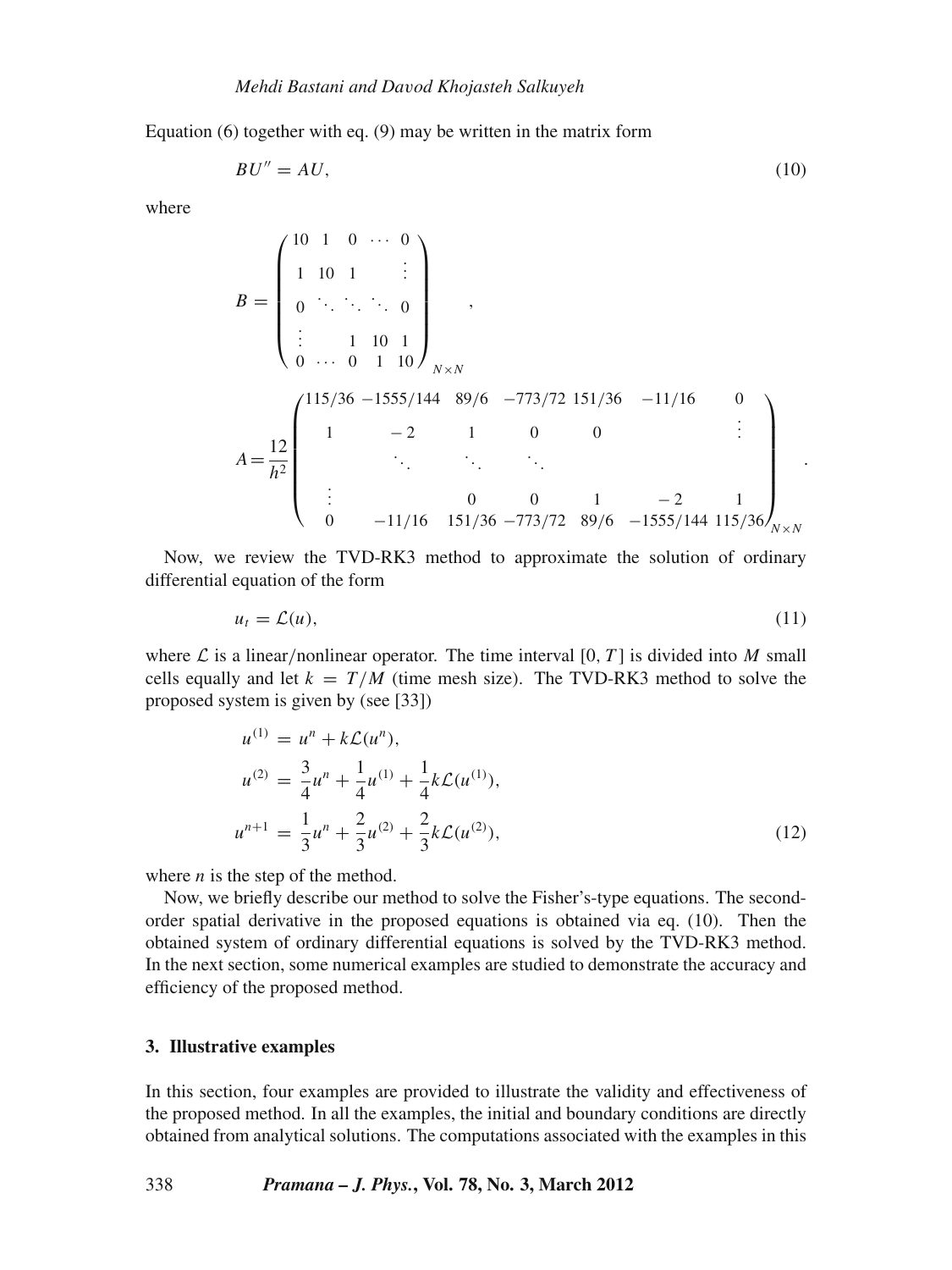paper are performed using MATLAB 7. Although, we have considered problem (2) for our discussion, one can apply the proposed method to solve the more general problem

$$
\frac{\partial u}{\partial t} = \frac{\partial^2 u}{\partial x^2} + F(u),
$$

where  $F$  is a real function. Therefore, we consider this problem for our numerical examples.

*Example* 1. Consider the Fisher's equation given in [34]:

$$
u_t = u_{xx} + u^2(1 - u), \qquad 0 < x < 1,\tag{13}
$$

with the initial condition

$$
u(x, 0) = \frac{1}{1 + e^{x/\sqrt{2}}}.
$$
\n(14)

In this case the exact solution is given by

$$
u(x,t) = \frac{1}{1 + e^{(x - vt)/\sqrt{2}}}.
$$
\n(15)

Comparisons are made with analytical solution and differential quadrature method (DQM) [20] for  $N = 13$  and  $k = 0.00005$  in table 1. It shows that the numerical solutions are in good agreement with analytical solutions and it is observed that the new CFD6 method is more accurate than the DQM. Absolute error between the numerical and analytical solution is also depicted at different time levels for  $N = 20$ ,  $k = 0.0001$  and  $N = 80$ ,  $k = 0.00005$  in figure 1.

#### *Example* 2. Consider the following generalized Fisher's equation in domain [0, 1]:

$$
u_t = u_{xx} + u(1 - u^{\alpha})
$$
\n<sup>(16)</sup>

with the initial condition

$$
u(x, 0) = \left\{ \frac{1}{2} \tanh\left(-\frac{\alpha}{2\sqrt{2\alpha + 4}}x\right) + \frac{1}{2} \right\}^{2/\alpha}.
$$
 (17)

The exact solution is presented in [20] by

$$
u(x,t) = \left\{\frac{1}{2}\tanh\left\{-\frac{\alpha}{2\sqrt{2\alpha+4}}\left(x-\frac{\alpha+4}{\sqrt{2\alpha+4}}t\right)\right\} + \frac{1}{2}\right\}^{2/\alpha}.
$$
 (18)

In table 2, the obtained results for  $N = 13$ ,  $k = 0.00005$  and  $\alpha = 1$  are compared with the exact solution and the solution of the DOM for  $t = 0.5$  and 1.0. Figures 2 and 3

| $\boldsymbol{t}$ | x    | <b>DOM</b> [20] | New CFD <sub>6</sub> | Exact    | Absolute error |
|------------------|------|-----------------|----------------------|----------|----------------|
| 0.5              | 0.25 | 0.51831         | 0.518298             | 0.518298 | $1.41e - 010$  |
|                  | 0.75 | 0.43038         | 0.430373             | 0.430373 | $3.96e - 010$  |
| 1.0              | 0.25 | 0.58012         | 0.580110             | 0.580110 | $3.59e - 010$  |
|                  | 0.75 | 0.49243         | 0.492418             | 0.492418 | $1.71e - 010$  |

**Table 1.** Comparison of results for Example 1 with  $N = 13$  and  $k = 0.00005$ .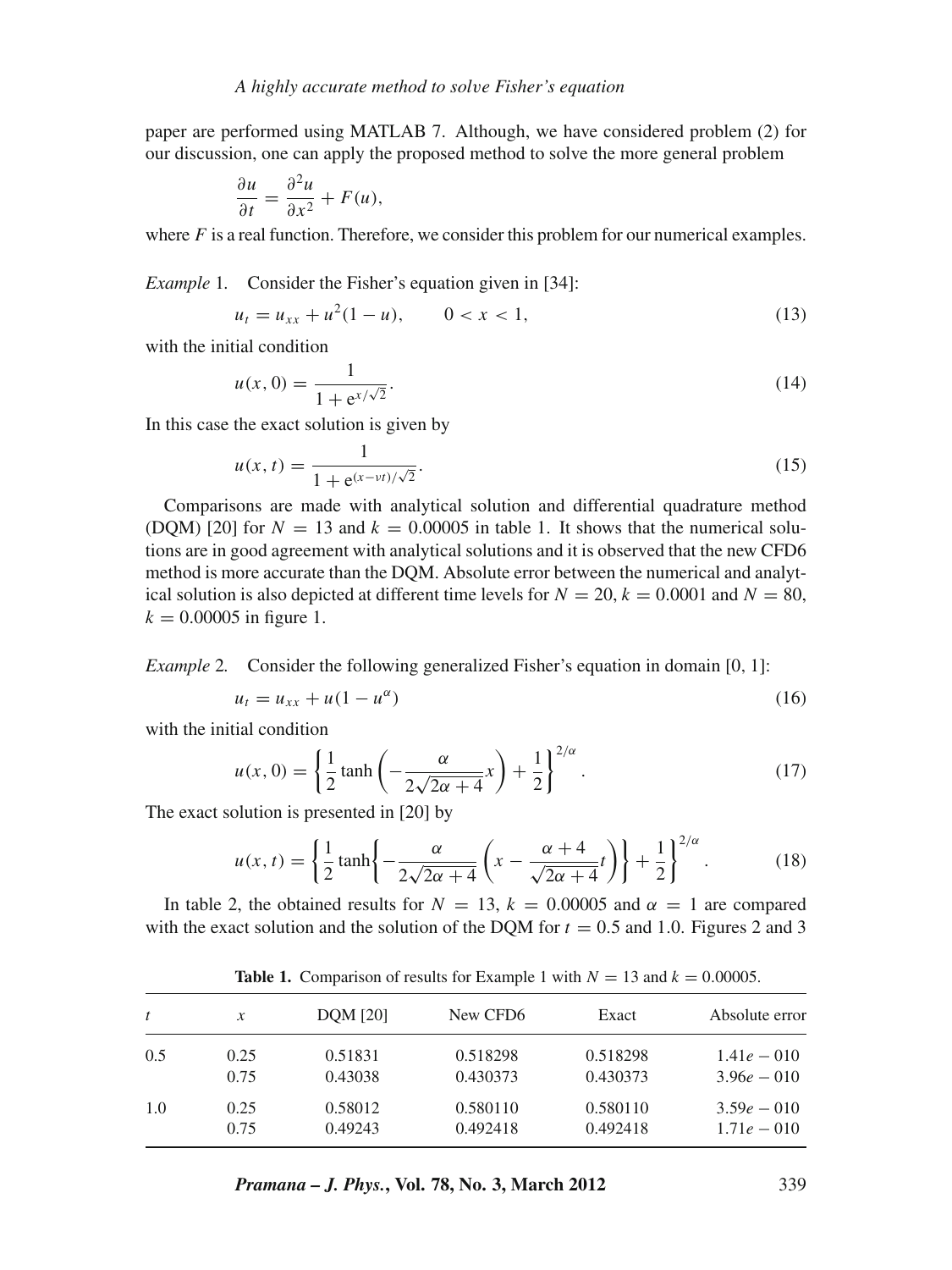

**Figure 1.** Log 10 of the absolute error in Example 1 at different time levels. (**a**)  $k = 0.0001$  and  $N = 20$ , (**b**)  $k = 0.00005$  and  $N = 80$ .

| t   | $\mathcal{X}$ | <b>DOM</b> [20] | New CFD <sub>6</sub> | Exact    | Absolute error |
|-----|---------------|-----------------|----------------------|----------|----------------|
| 0.5 | 0.25          | 0.33412         | 0.334094             | 0.334094 | $2.27e - 011$  |
|     | 0.75          | 0.27838         | 0.278353             | 0.278353 | $5.00e - 011$  |
| 1.0 | 0.25          | 0.45576         | 0.455739             | 0.455739 | $2.30e - 011$  |
|     | 0.75          | 0.39544         | 0.395411             | 0.395411 | $4.80e - 012$  |

**Table 2.** Comparison of results for Example 2 with  $\alpha = 1$ ,  $N = 13$  and  $k = 0.00005$ .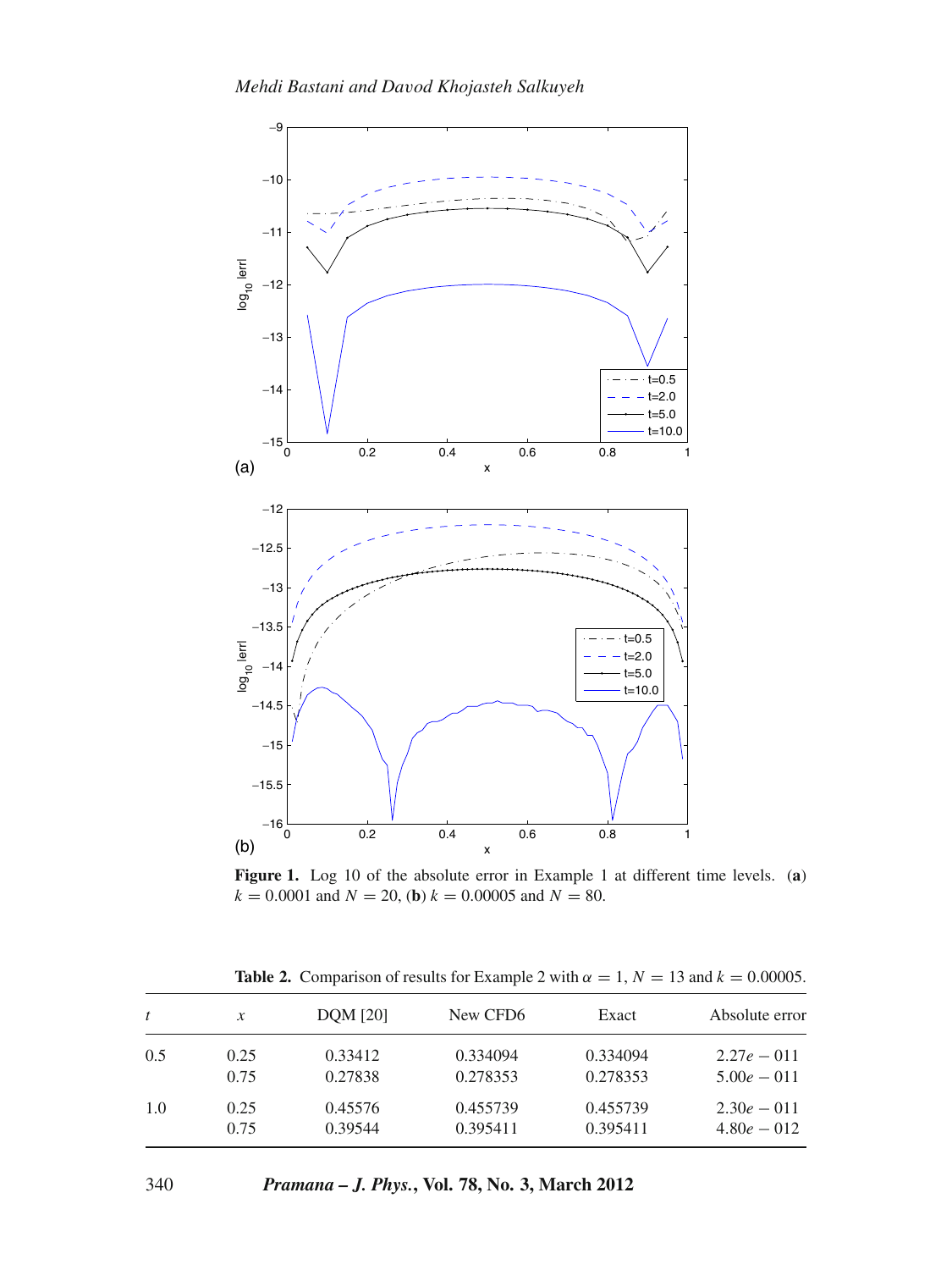

**Figure 2.** Log 10 of the absolute error in Example 2 with  $\alpha = 1$  at different time levels. (**a**)  $k = 0.0001$  and  $N = 20$ , (**b**)  $k = 0.00005$  and  $N = 80$ .

illustrate the graph of the absolute error of the numerical solutions with  $\alpha = 1$  and 6 at different time levels for  $N = 20$ ,  $k = 0.0001$  and  $N = 80$ ,  $k = 0.00005$ . As can be seen from the figures, the proposed method gives highly accurate results.

*Example* 3*.* We now consider the Fisher's equation given in [16]:

$$
u_t = u_{xx} + \alpha u (1 - u), \tag{19}
$$

subject to the initial condition

$$
u(x, 0) = \frac{1}{(1 + e^{\sqrt{\alpha/\delta}x})^2},
$$
\n(20)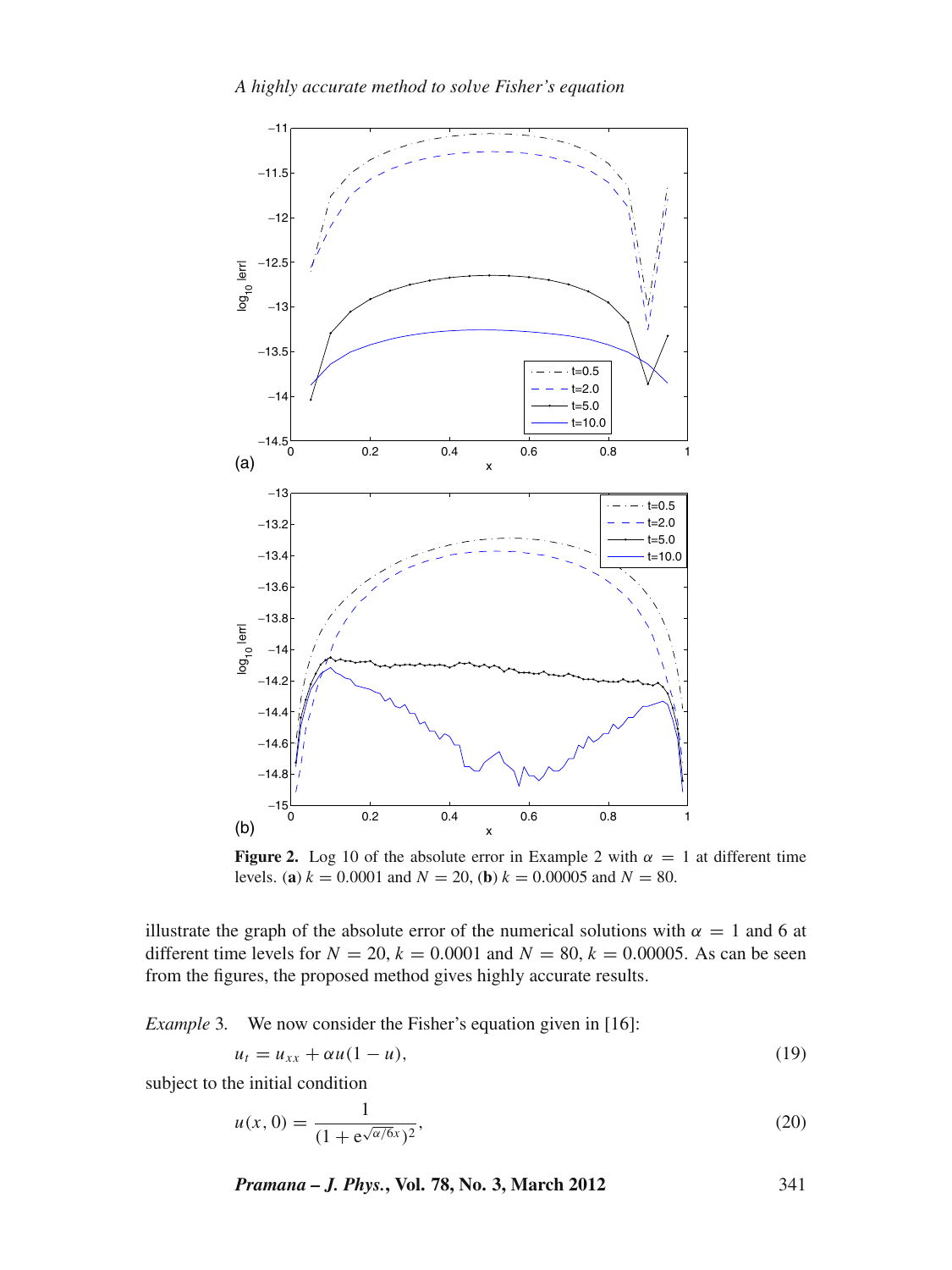

**Figure 3.** Log 10 of the absolute error in Example 2 with  $\alpha = 6$  at different time levels. (**a**)  $k = 0.0001$  and  $N = 20$ , (**b**)  $k = 0.00005$  and  $N = 80$ .

where the exact solution is given by

$$
u(x,t) = \frac{1}{\left(1 + e^{\sqrt{\frac{\alpha}{6}}x - \frac{5}{6}\alpha t}\right)^2}.
$$
\n(21)

In table 3, we give the absolute errors between the exact and numerical results obtained by the new CFD6 for  $N = 13$ ,  $k = 0.00005$  and  $\alpha = 6$ . A comparison with the results given in table 3 shows that the proposed method is more accurate than the DQM. In order to see the error distributions in this example with  $\alpha = 6$ , figure 4 is plotted for  $N = 20$ ,  $k = 0.0001$  and  $N = 80$ ,  $k = 0.00005$ .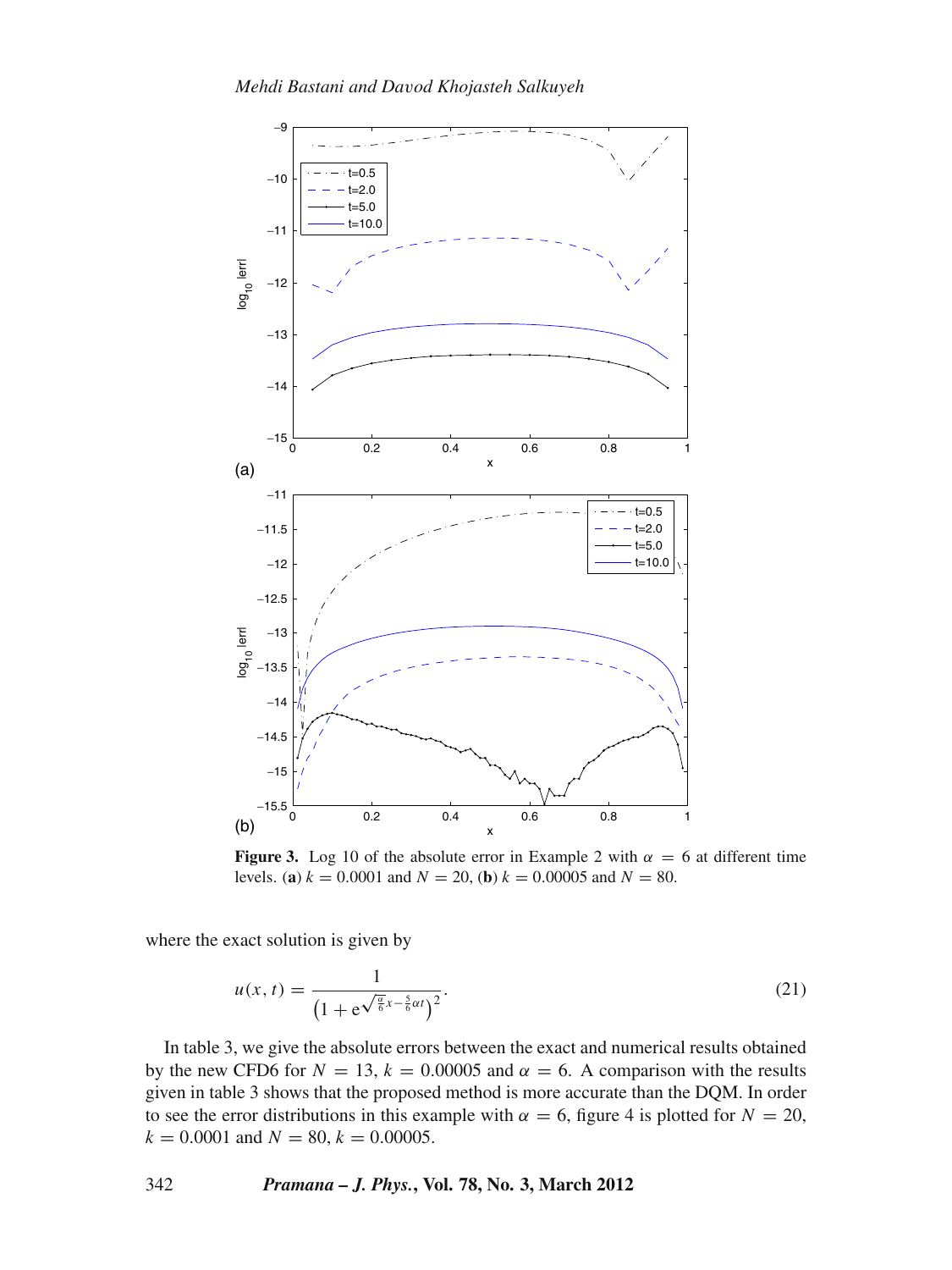*A highly accurate method to sol*v*e Fisher's equation*

| t   | $\mathcal{X}$ | <b>DOM</b> [20] | New CFD <sub>6</sub> | Exact    | Absolute error |
|-----|---------------|-----------------|----------------------|----------|----------------|
| 0.5 | 0.25          | 0.81847         | 0.818393             | 0.818393 | $4.26e - 010$  |
|     | 0.75          | 0.72592         | 0.725824             | 0.725824 | $4.43e - 009$  |
| 1.0 | 0.25          | 0.98293         | 0.982919             | 0.982919 | $3.18e - 011$  |
|     | 0.75          | 0.97208         | 0.972071             | 0.972071 | $1.62e - 010$  |

**Table 3.** Comparison of results for Example 3 with  $\alpha = 6$ ,  $N = 13$  and  $k = 0.00005$ .



**Figure 4.** Log 10 of the absolute error in Example 3 with  $\alpha = 6$  at different time levels. (**a**)  $k = 0.0001$  and  $N = 20$ , (**b**)  $k = 0.00005$  and  $N = 80$ .

*Pramana – J. Phys.***, Vol. 78, No. 3, March 2012** 343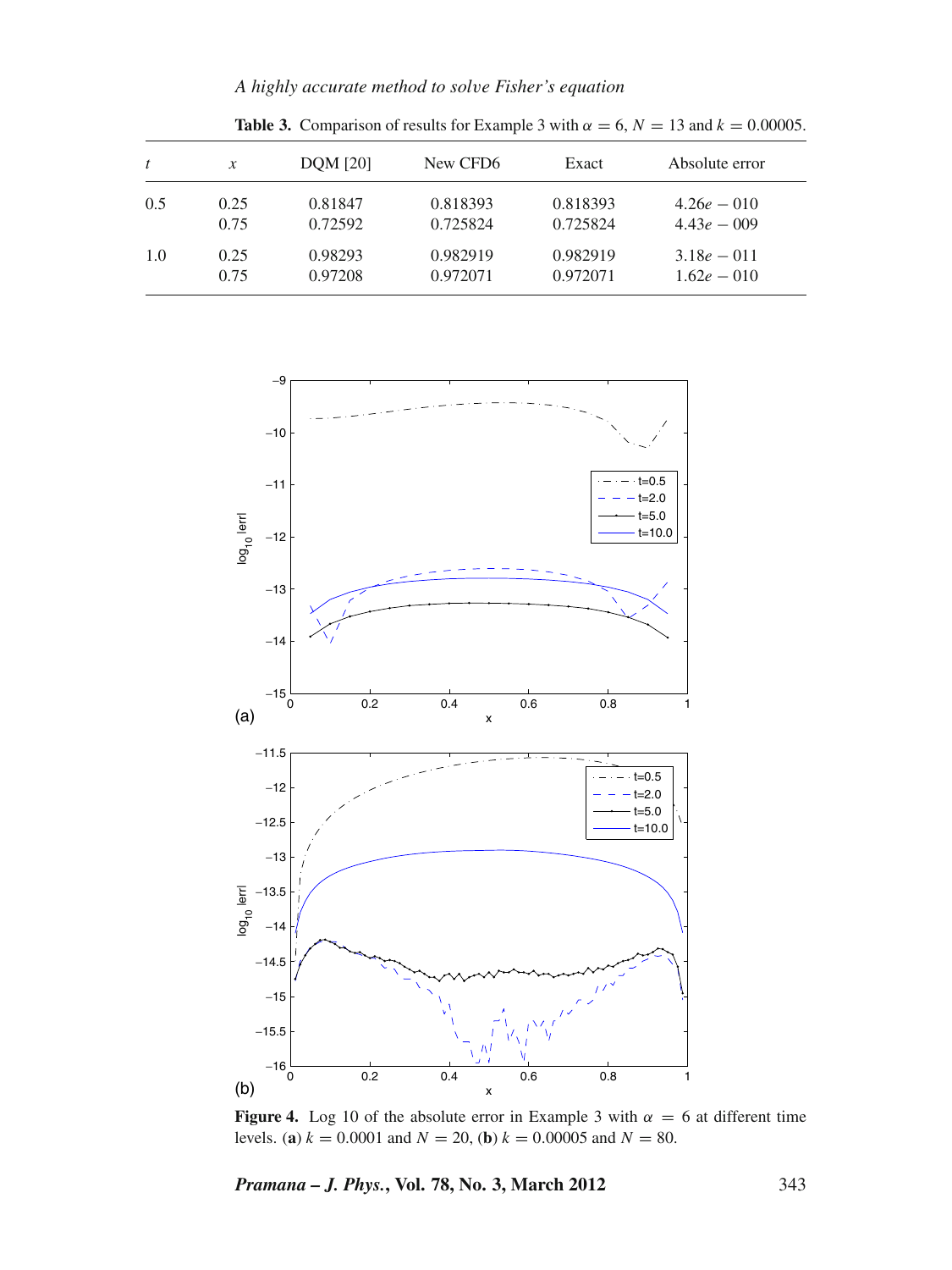|     | $N = 0.0000J$    |                 |                      |          |                |  |
|-----|------------------|-----------------|----------------------|----------|----------------|--|
| t   | $\boldsymbol{x}$ | <b>DOM</b> [20] | New CFD <sub>6</sub> | Exact    | Absolute error |  |
| 0.5 | 0.25             | 0.67492         | 0.675373             | 0.675373 | $7.13e - 011$  |  |
|     | 0.75             | 0.72772         | 0.728174             | 0.728174 | $9.74e - 011$  |  |
| 1.0 | 0.25             | 0.72044         | 0.720433             | 0.720433 | $1.02e - 010$  |  |
|     | 0.75             | 0.76946         | 0.769460             | 0.769460 | $8.10e - 011$  |  |



**Table 4.** Comparison of results for Example 4 with  $a = 0.2$ ,  $N = 13$  and  $k = 0.00005$ 

**Figure 5.** Log 10 of the absolute error in Example 4 with  $a = 0.2$  at different time levels. (**a**)  $k = 0.0001$  and  $N = 20$ , (**b**)  $k = 0.00005$  and  $N = 80$ .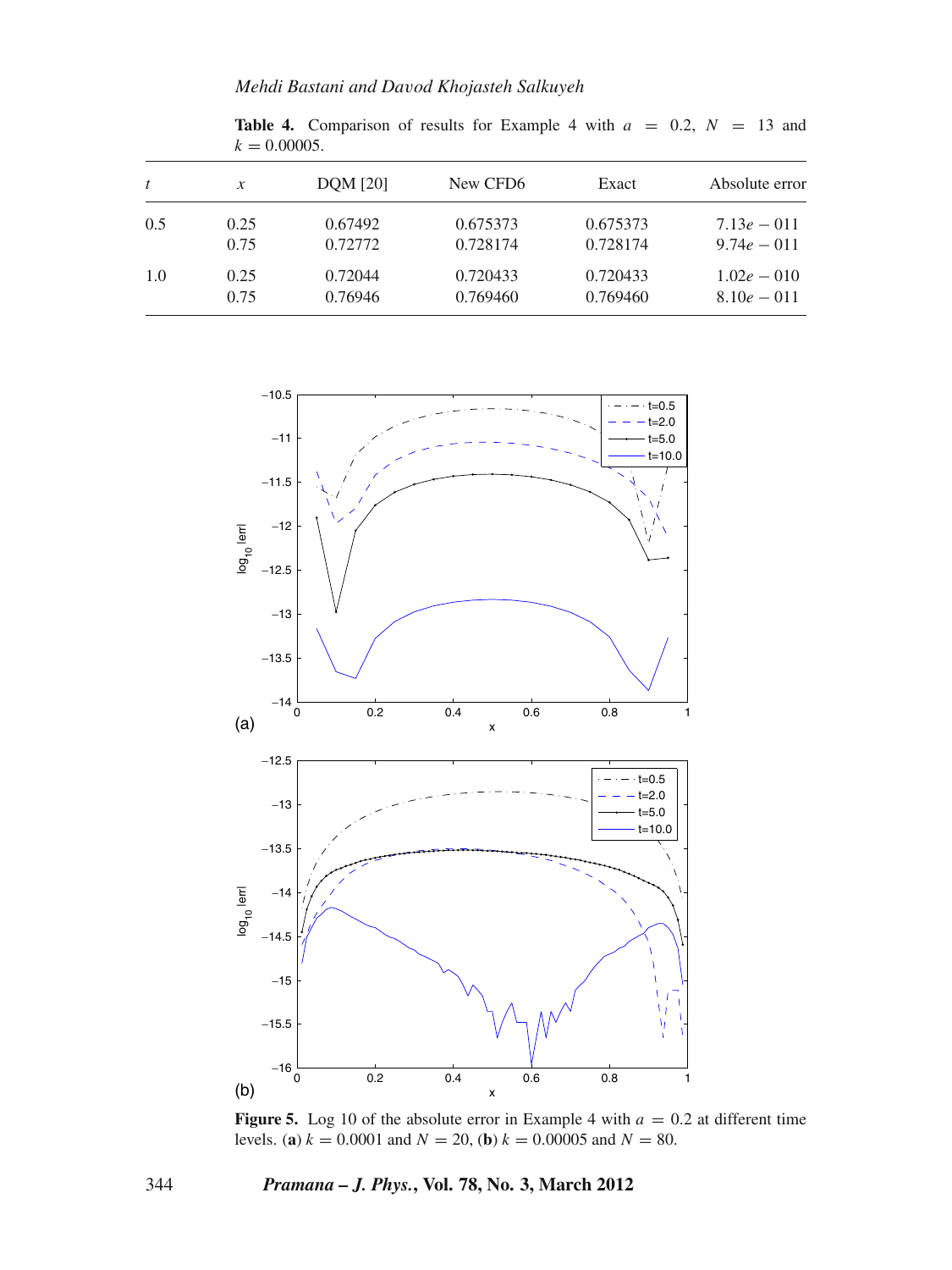*Example* 4*.* In this example, we consider the nonlinear diffusion in Fisher's-type equation in domain [0, 1]:

$$
u_t = u_{xx} + u(1 - u)(u - a), \qquad 0 < a < 1,\tag{22}
$$

subject to the initial condition

$$
u(x, 0) = \frac{1}{2}(1+a) + \frac{1}{2}(1-a)\tanh\left\{\sqrt{2}(1-a)\frac{x}{4}\right\},\tag{23}
$$

where the exact solution is given by (see [35])

$$
u(x,t) = \frac{1}{2}(1+a) + \left(\frac{1}{2} - \frac{1}{2}a\right)\tanh\left\{\sqrt{2}(1-a)\frac{x}{4} + \frac{(1-a^2)}{4}t\right\}.
$$
 (24)

Table 4 presents a comparison between the new CFD6 method solutions and the DQM solutions with  $a = 0.2$ ,  $N = 13$  and  $k = 0.00005$ . As we see, our method is more effective than the DQM. For more investigation, the absolute error is plotted for this example with  $a = 0.2$  in figure 5 for  $N = 20$ ,  $k = 0.0001$  and  $N = 80$ ,  $k = 0.00005$ .

### **4. Conclusion**

In this paper, the solution of the Fisher's equation is successfully approximated by a new high-order numerical method. A new CFD6 scheme for the second-order derivative in space combined with the TVD-RK3 method in time to solve the proposed equation has been presented. The obtained numerical results are compared with the exact solution and the earlier work in [20]. As the numerical results showed, performance of the method is in excellent agreement with exact solution. It may be concluded that the new CFD6 method is a very powerful and efficient technique for finding approximate solution for various kinds of linear/nonlinear problems.

#### **Acknowledgements**

The authors are grateful to the anonymous referee for the comments which improved the quality of this paper.

#### **References**

- [1] R A Fisher, *Ann. Eugenics* **7**, 355 (1937)
- [2] J Canosa, *IBM J. Res. De*v*.* **17**, 307 (1973)
- [3] P K Maini, D L S McElwain and D Leavesley, *Appl. Math. Lett.* **17**, 575 (2004)
- [4] D G Aronson and H F Weinberger, *Nonlinear diffusion in population genetics combustion and ner*v*e pulse propagation* (Springer-Verlag, New York, 1988)
- [5] S K Aggarwal, *Int. Commun. Heat Mass.* **12**, 417 (1985)
- [6] H C Tuckwell, *Introduction to theoretical neurobiology* (Cambridge University Press, Cambridge, UK, 1988)
- [7] G F Carey and Y Shen, *Numer. Methods for Partial Differential Equations* **11**, 175 (1995)
- [8] S Tang and R O Weber, *J. Austral. Math. Soc.* **33**, 27 (1991)
- [9] A Kolmogorov, I Petrovskii and N Piskunov, *Moscow Uni*v*. Bull. Math.* **1**, 1 (1937)